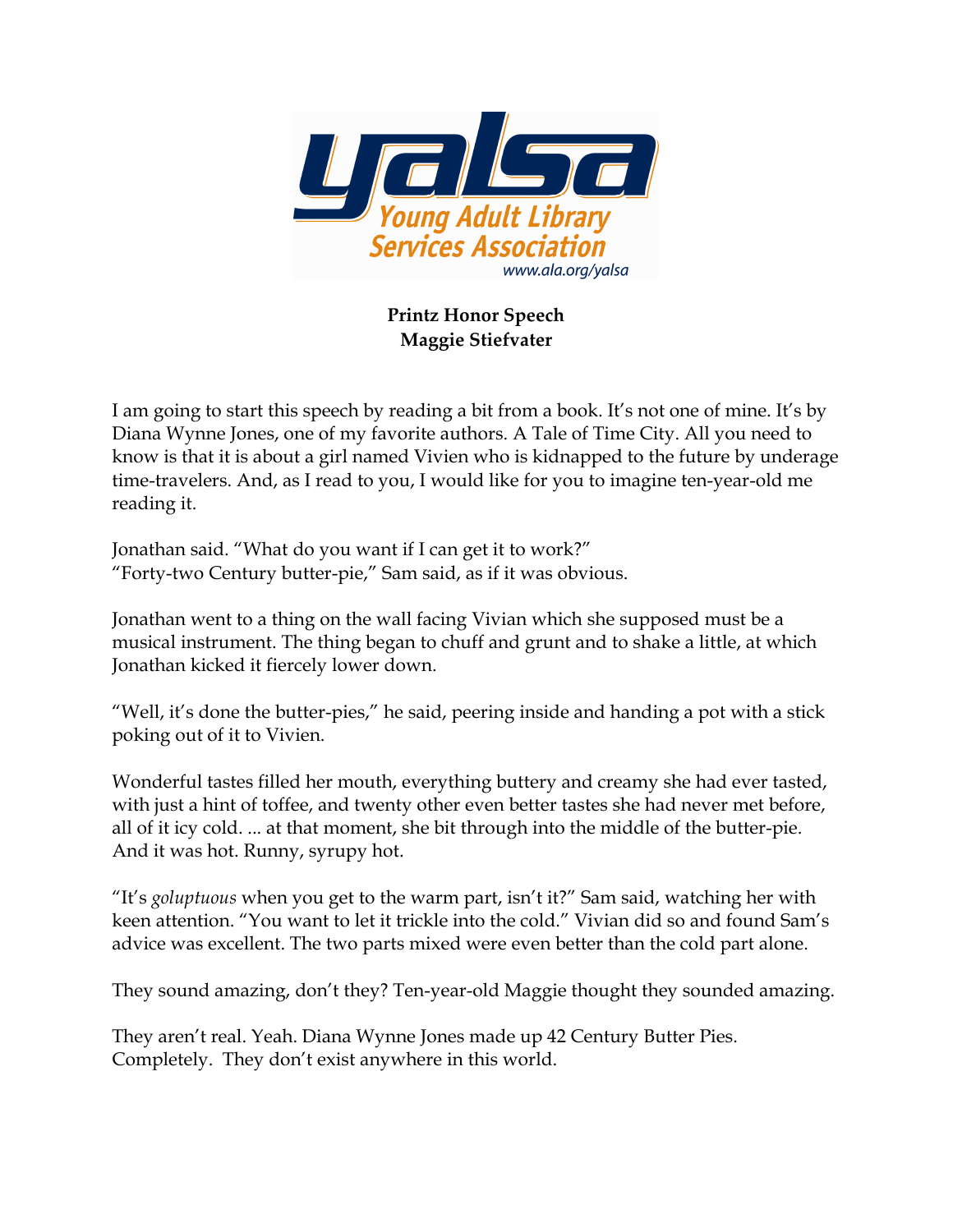So I'll get back to the butter pies. I just want you to hold their existence, or lack thereof, in your mind for a bit.

I have two writing partners, and when we're not critiquing each others' manuscripts, we talk a lot about what makes a book great. What makes a book stick with you. And even though we all enjoy a lot of the same sorts of novels, it should surprise no one here that our individual qualifications for what makes a book great are wildly different.

When I look at my bookshelf at home, my standard for greatness is pretty consistent. I want a book that has another world inside it. Style and character and plot are important, of course, but a book that has all of those and doesn't take me somewhere else, that doesn't make me feel like I've really been someplace when I close the covers . . . it might be good, but I won't hug it to my chest for the rest of my life and it won't be the story that I never get tired of hearing.

In my life as a reader, I've found so many books to hug to my chest, novels about world: The Island of Blue Dolphins, with its lonesome, warm solitude; Peace Like a River and its frosted Minnesota fields; The Dark is Rising series, pocked with ancient black lakes and shadowed by mystical Welsh mountains, and, most recently, Lucy Christopher's Stolen, with its persuasive but deadly Australian outback.

Now, I knew when I started writing The Scorpio Races that I wanted it to be that holy grail of books. A book about a world.

Of course, it's one thing to know what you want as a reader, and it's quite another thing to write about it. Because a fictional world is a tricky thing, it turns out. It's not just about setting a book in a fantastical place. Because a book can be a world book even if it's set in your own back yard. One of my favorite books growing up, My Side of the Mountain, is set in rural upstate New York, a place not very different from rural Virginia where I grew up. And still, it was a world book. How? And again, on the other side of the coin, I've read books set in fantastical locales that never transported me from my living room couch.

So what is this thing, world? What makes us believe in a place? That's the question I was determined to answer while writing The Scorpio Races. It takes place on a cold, rocky, remote island called Thisby, edged by cliffs and wracked by storms. I knew there were real places like this, and so I decided to build my world the same way I build my characters: by stealing from reality. I used to be a professional portrait artist, and I think of building my characters the same way I paint a portrait. I start with a real person and then I study their mannerisms until I can paint a portrait that doesn't just capture a likeness — it captures their soul.